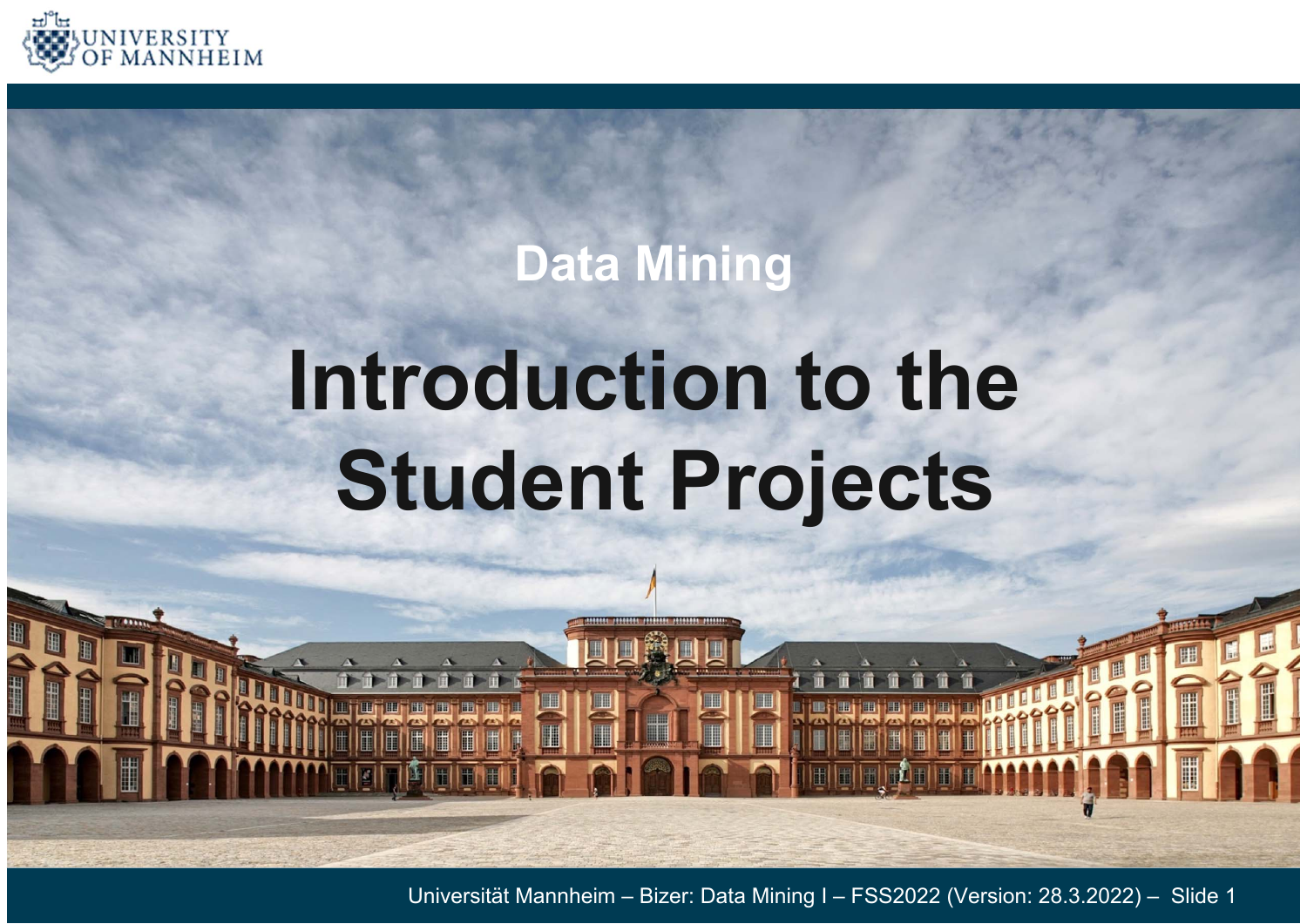#### **Outline**

- 1. Requirements for the Student Projects
- 2. Requirements for the Project Reports
- 3. Final Exam
- 4. Team Formation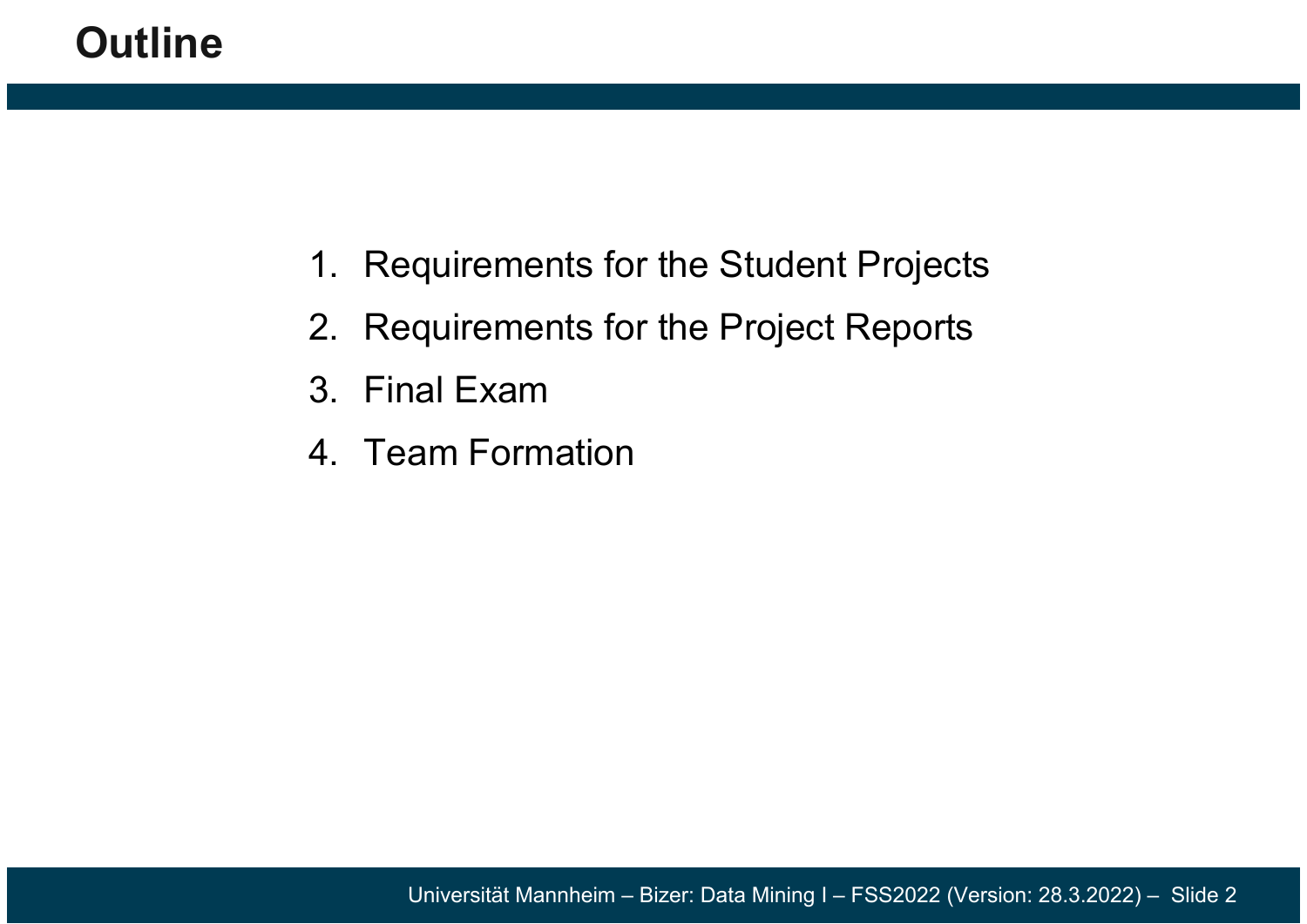#### **Student Projects**

#### −**Goals**

- Gain practical experience with the complete data mining proces s
- $\bullet$  Get to know additional problem-specific
	- preprocessing methods
	- data mining methods
- −- Expectation



- You select an interesting data mining problem of your choice
- You solve the problem using
	- the data mining methods that we have learned so far, including
		- proper hyperparameter optimization
		- problem-specific pre-processing and smart feature engineering
	- additional data mining methods which might be helpful for solving the problem and build on what we learned in class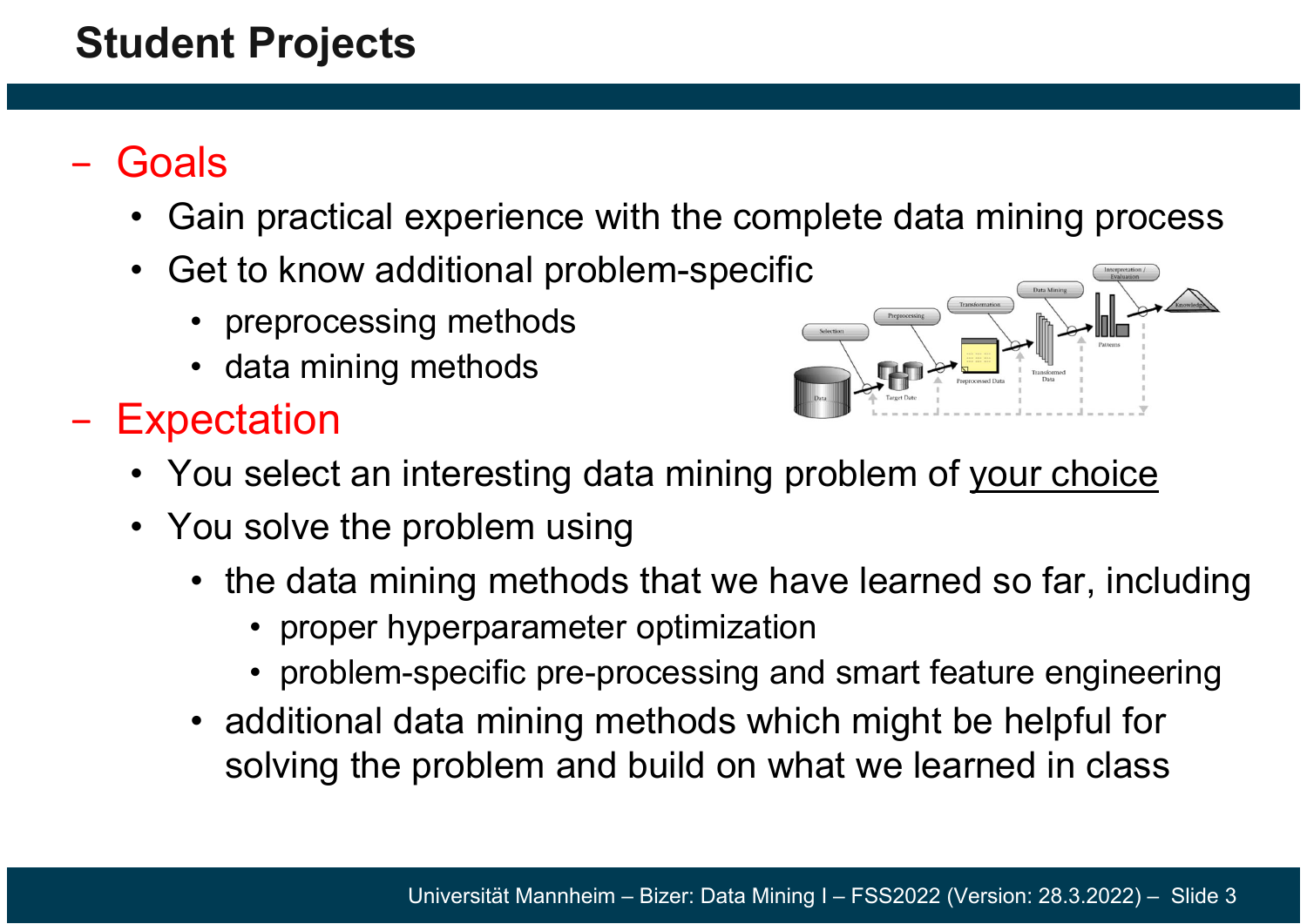#### **Procedure**

#### − Teams of six students

- 1. realize a data mining project
- 2. write a 10 page summary of the project and the methods employed in the project
- 3. present the project results to the other students
	- •10 minutes presentation + 5 minutes discussion
	- •presentations will be offline if Corona permits
- − Final mark for the course
	- 20 % written summary about the project
	- 5 % project presentation
	- 75 % written exam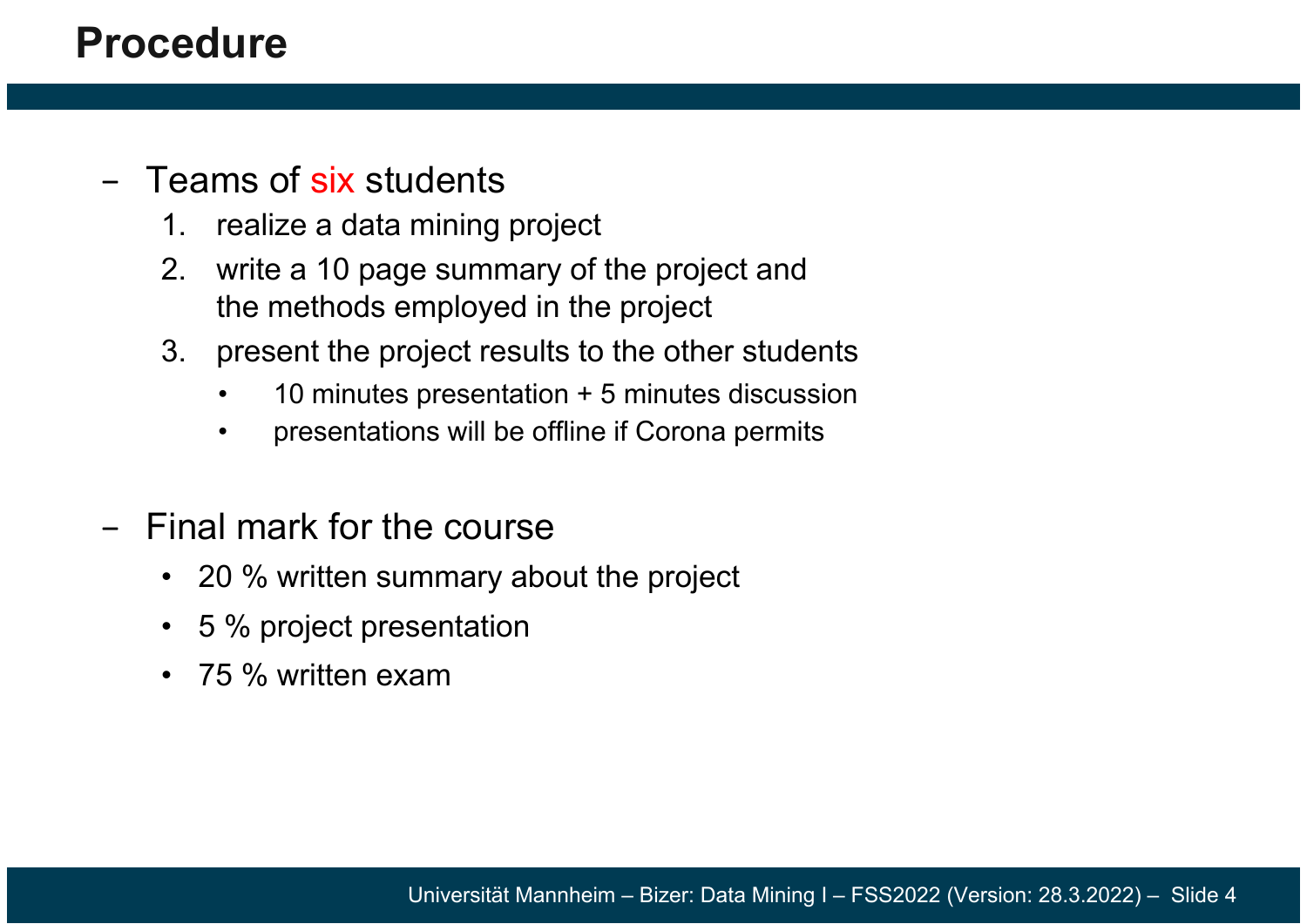| <b>Week</b>                                                    | Wednesday                                                              | <b>Thursday</b>                        |
|----------------------------------------------------------------|------------------------------------------------------------------------|----------------------------------------|
| 06.04.2022                                                     | <b>Introduction to Student Projects</b><br>and Group Formation (today) | <b>Preparation of Project Outline</b>  |
| Friday, April 22th 2022, 23:59: Submission of Project Outlines |                                                                        |                                        |
| 27.04.2022                                                     | <b>Feedback on Project Outlines</b><br>via ZOOM                        | <b>Project Work</b>                    |
| 04.05.2022                                                     | Feedback on demand                                                     | <b>Project Work</b>                    |
| 11.05.2022                                                     | Feedback on demand                                                     | <b>Project Work</b>                    |
| 25.05.2022                                                     | Feedback on demand                                                     | <b>Project Work</b>                    |
| Sunday, May 29th 2022, 23:59: Submission of Project Reports    |                                                                        |                                        |
| 01.06.2022                                                     | <b>Presentation of Project Results</b>                                 | <b>Presentation of Project Results</b> |
| 07.06.2022                                                     | Final Exam (offline)                                                   |                                        |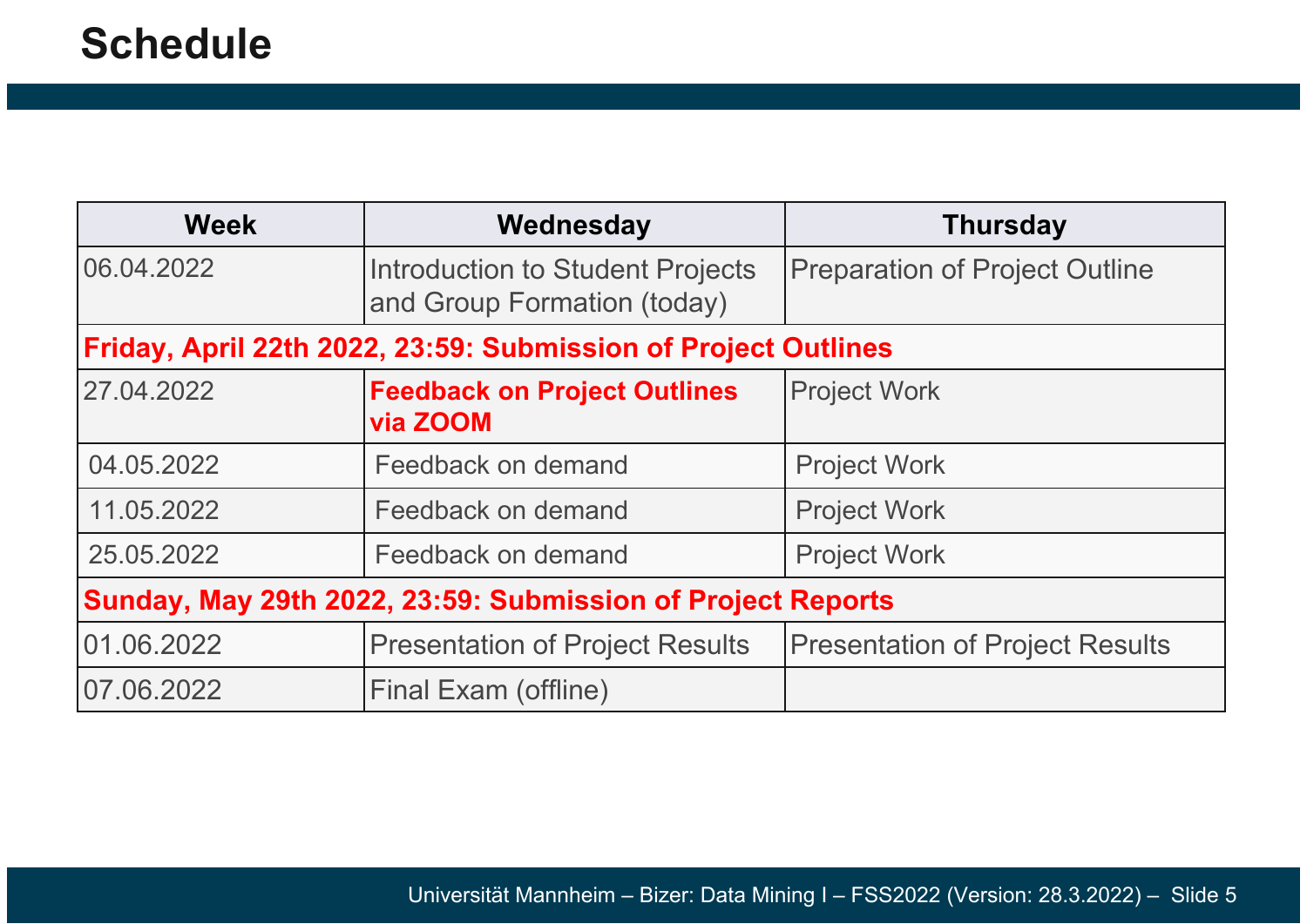#### **Where to find interesting Data Sets?**

#### Kaggle

- •website running commercial and educational data science competitions
- •https://www.kaggle.com/
- • If you use a Kaggle task: You must compare your results to results from the competition's forum!
- − Papers with Code
	- •thousands of datasets organized by task together with papers about state-of-the-art methods
	- •https://paperswithcode.com/datasets
- −**Huggingface** 
	- $\bullet$ thousands of datasets organized by task together with deep learning models
	- •https://huggingface.co/datasets
- − KDD Cup and Data Mining Cup
	- $\bullet$ Data mining competitions providing data sets and solutions
	- •http://www.kdd.org/kdd-cup
	- •https://www.data-mining-cup.com
- − Programmable Web
	- •website giving an overview about 13000 public Web APIs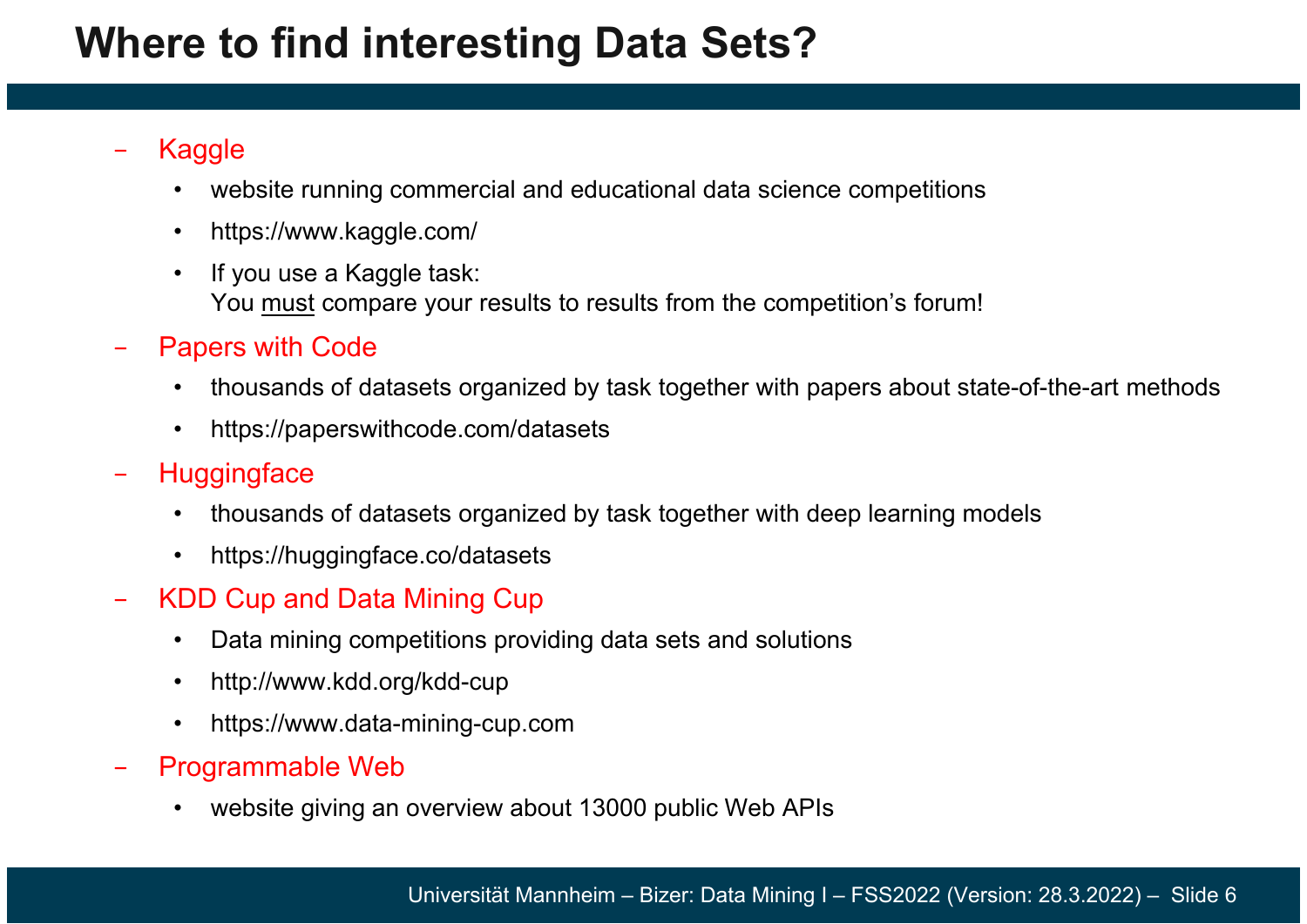#### **Where to Find Information about Additional Methods?**

- 1. Pang-Ning Tan, Michael Steinback, Vipin Kumar: Introduction to Data Mining, Pearson / Addison Wesley.
- 2. Aurélien Géron: Hands-on Machine Learning with Scikit-Learn. O'Reilly.
- 3. Bing Liu: Web Data Mining, 2nd Edition, Springer.
- 4. Papers With Code: Benchmarks and references to state-of-the-art papers

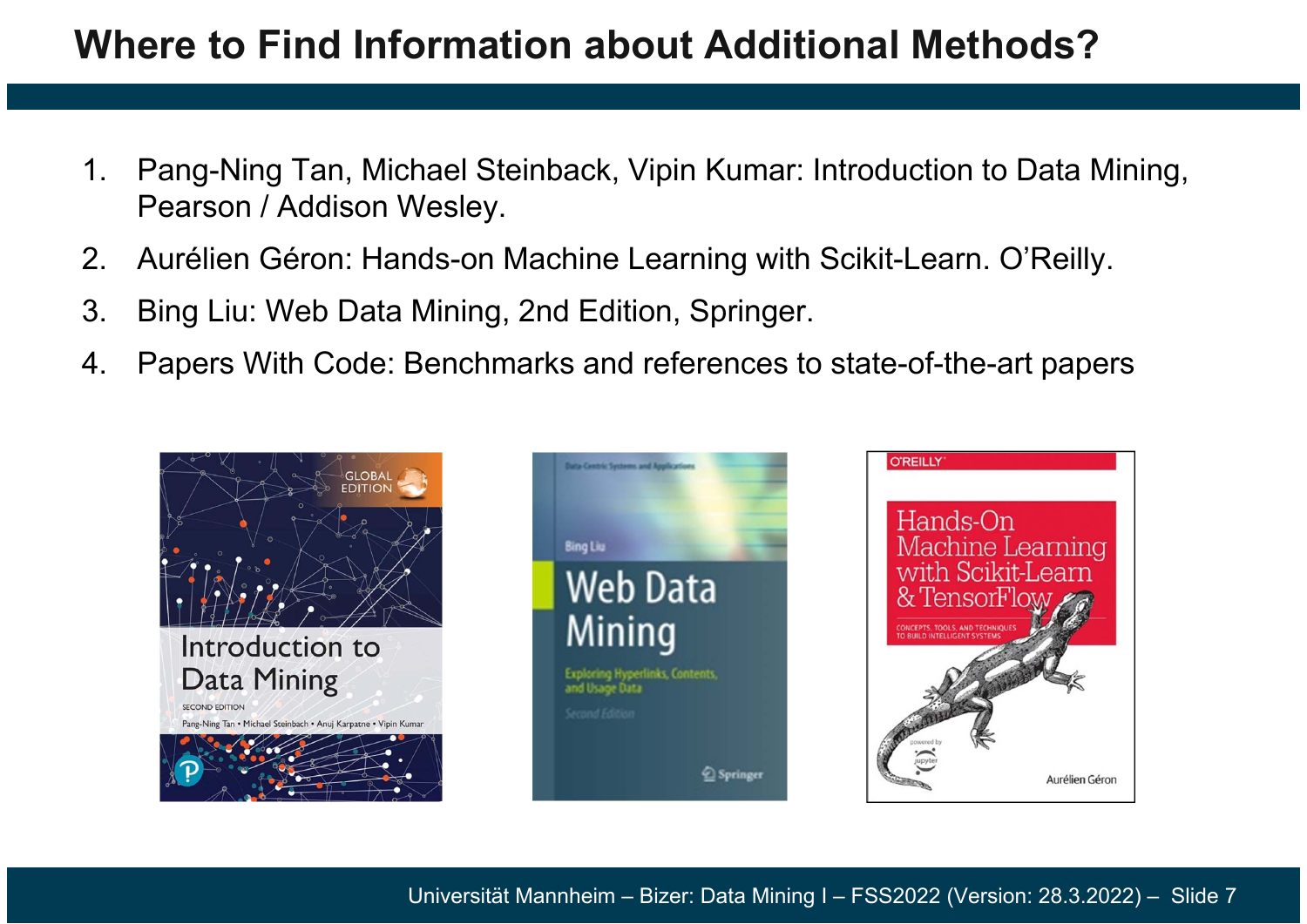#### **Where to Find Information about Additional Methods?**

- − Check out the solutions to your problem that other people have tried.
	- $\bullet$ by looking at submissions of the KDD Cup or Data Mining Cup
	- •by looking into the Kaggle discussion groups and code
	- •By investigating the state-of-the-art for your your task on Papers with Code
	- •or search for relevant scientific papers using Google Scholar

Google

kaqqle



Papers With Code

Universität Mannheim – Bizer: Data Mining I – FSS2022 (Version: 28.3.2022) – Slide 8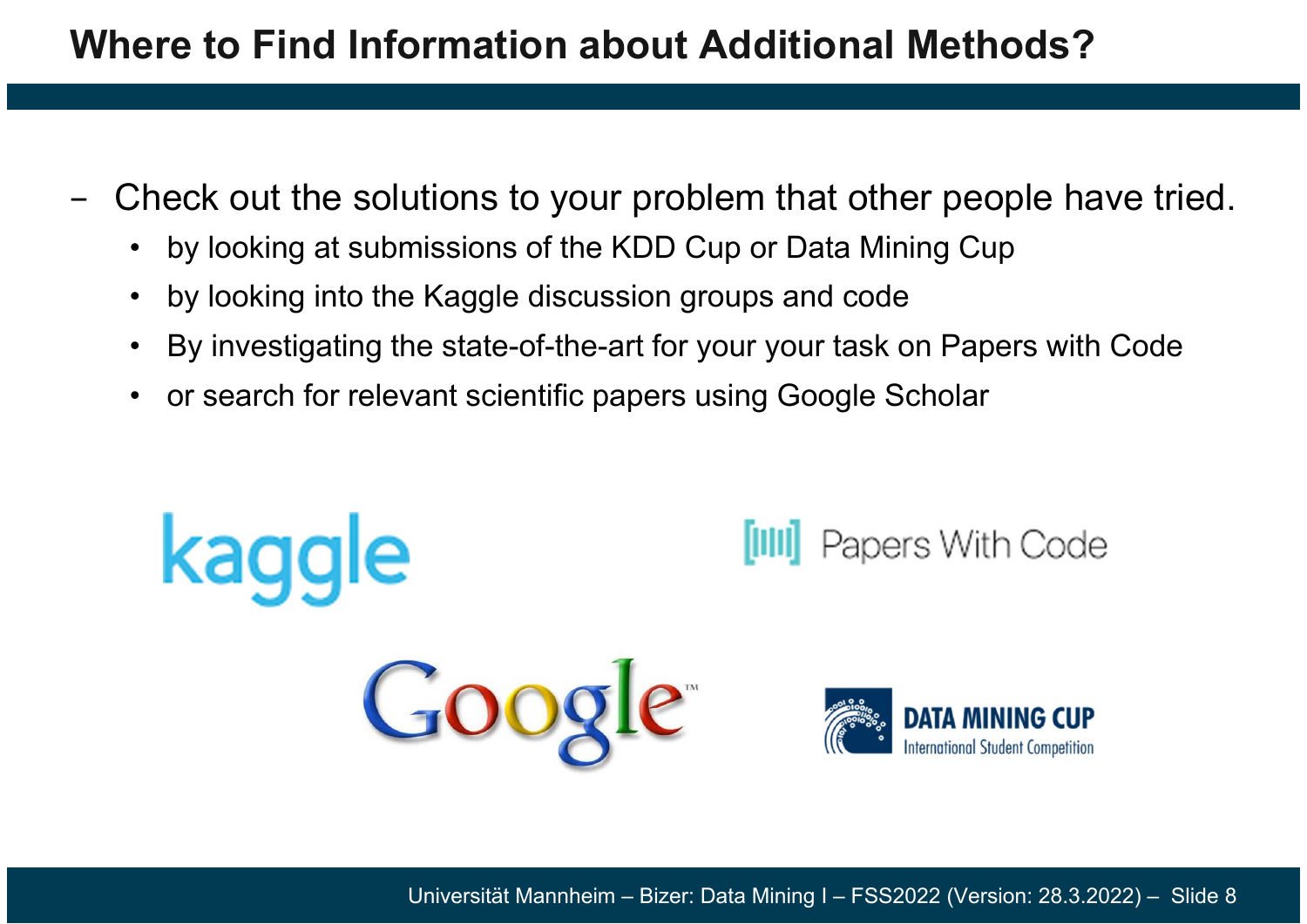#### **Some Project Ideas (not binding)**

- − Web Log Mining
	- Learn a classifier for categorizing the visitors of your website.
	- Which features matter? Number of pages visited, time on site, .. (Bing Liu Chapter 12.x)
	- Preprocess some web log data
	- Learn and evaluate classifier
- −- Sentiment Analysis for Discussion Forum / Rating Site / Tweets
	- Are people positive, neutral, or negative about topic / product? (Bing Liu 11.x)
- − Estimate House or Car Prices
	- •using different regression methods or transfer learning to localize method
- − Wikipedia Contributors / Hoax Articles
	- •Examine the edit history of Wikipedia contributors
	- •Cluster users by different attributes (no of edits, edits/day, topic, ...)
	- •Or learn a classifier for categorizing Wikipedia contributors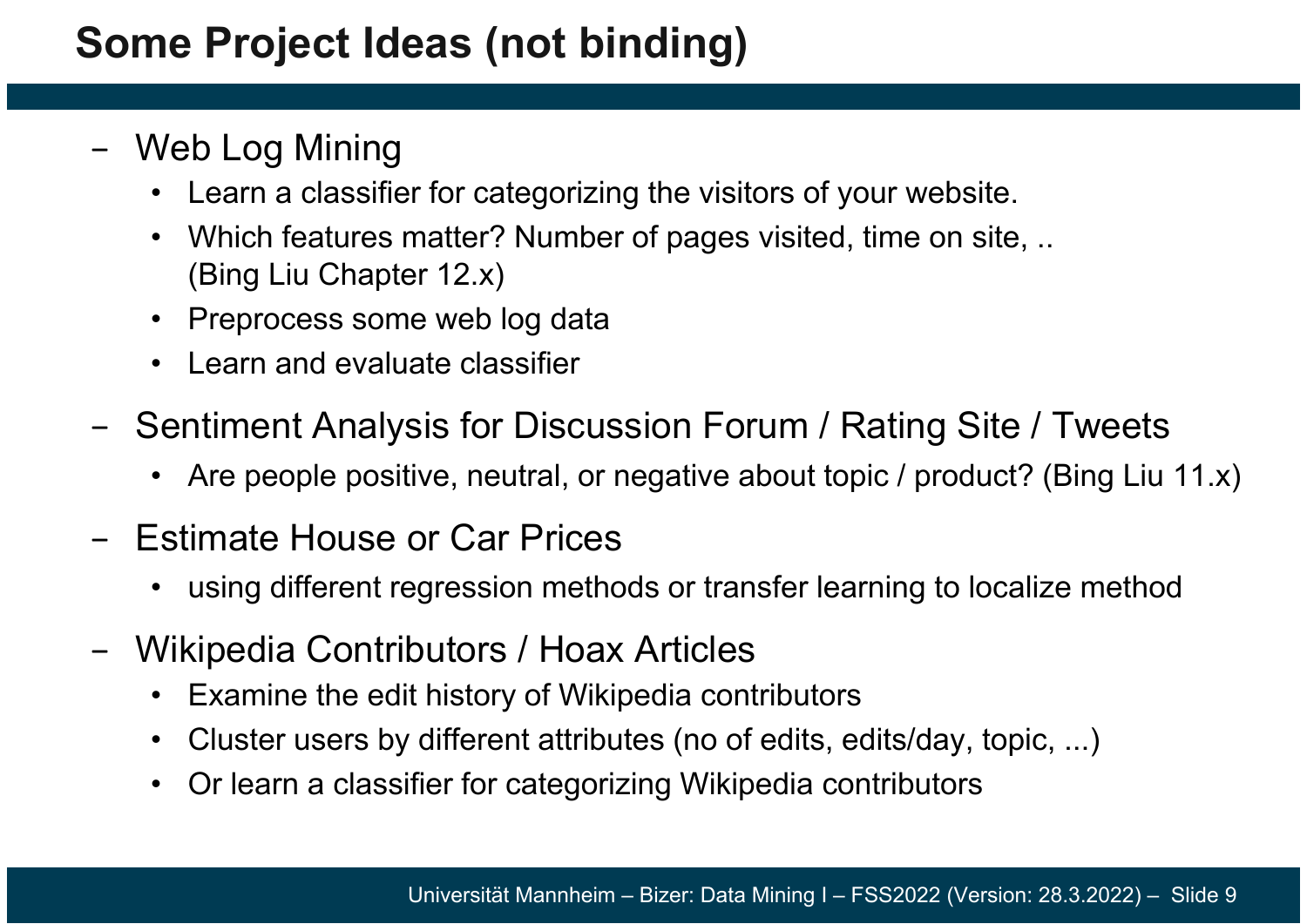#### **Some Projects Realized in Previous Semesters**

- − Mannheim Police Reports
	- •Learn classifiers for police reports
	- •Identify type of incident, severity of incident, location of incident
- − last.fm Playlist Analysis
	- •Cluster last.fm users according to the style of the songs they are listening to
	- •Find commons sets of songs for the different clusters
- − Analysis of Training Data of a Fitness Center
	- •Identify different customer groups by clustering exercise data
	- •Find frequent combinations of exercises
- − Bundesliga Betting Rules
	- •Find rules that help you to predict the outcome of a Bundesliga game
- Transfer Learning for Sentiment Analysis of Tweets about Movies
	- •Learned classifier from IMDB movie reviews
	- •Applied and tested with tweets afterwards
- − Classifying a Document's Perspective
	- •using the example of Israeli – Palestinian Essays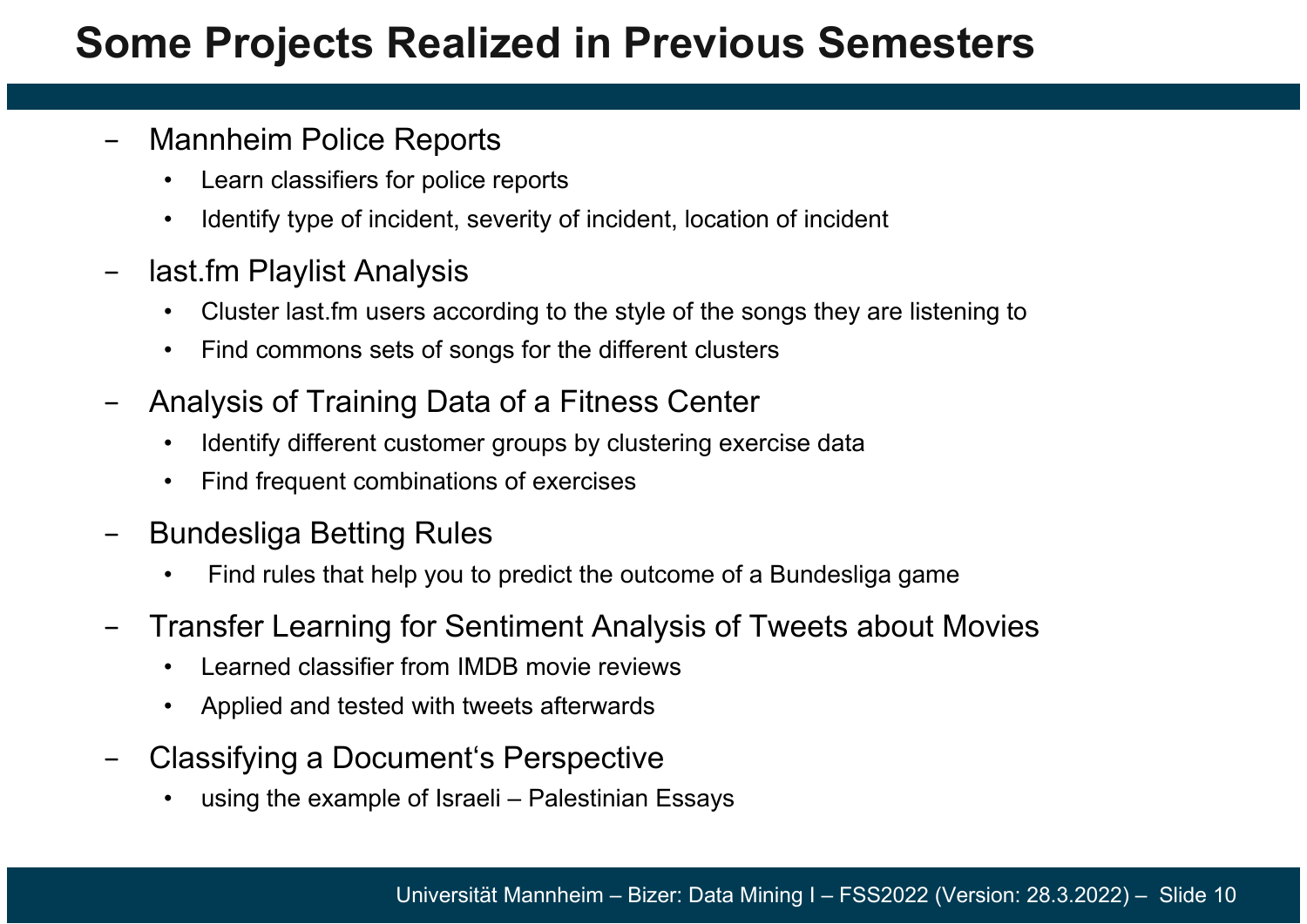# **Project Outlines**

- maximum 4 pages using Springer Computer Science Proceedings layout or Word
	- •Include a project name and your team number on the first page!
- −due Friday, April 22th 2022, 23:59
- −send by eMail to Chris, Alex, Ralph, Sven
- −answer the following questions:
- 1. What is the problem you are solving?
- 2. What data will you use?
	- •Where will you get it?
	- •How will you gather it?
- 3. How will you solve the problem?
	- •What preprocessing steps will be required?
	- $\bullet$ Which algorithms do you plan to use? Be as specific as you can!
- 4. How will you measure success? (Evaluation method)
- 5. What do you expect your results to look like? (Model/Clusters/Patterns)
- −Feedback about your project outlines **if required**: Wednesday, 27.04.2022, 10:15-11:45
- We will inform you Tuesday 26.04.2022 in the afternoon if feedback is required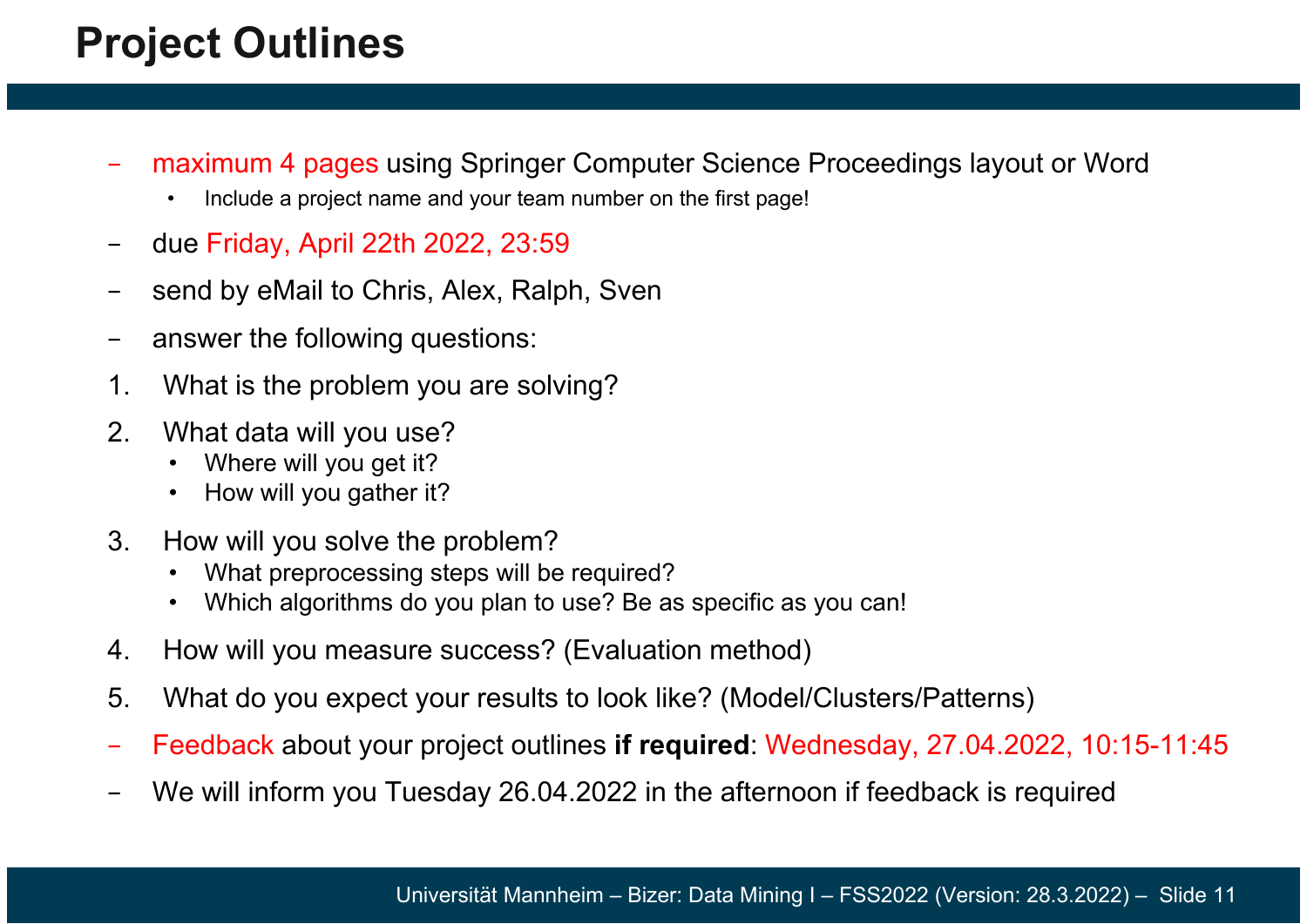#### **Coaching Sessions**

- −We will give you tips and answer questions concerning your project.
- Registration via email to Sven, Alex & Ralph is mandatory!
	- •until Tuesday night!
	- •including the questions that you like to discuss
	- •including which session you prefer (Thursday B2/B3)
- − We will assign you a time slot afterwards and inform you about the slot via email.
- − Coaching sessions will take place via ZOOM
	- We will send you the URL of the ZOOM room together with the information about the time slot of you meeting.
- −Every team has to attend at least one coaching session!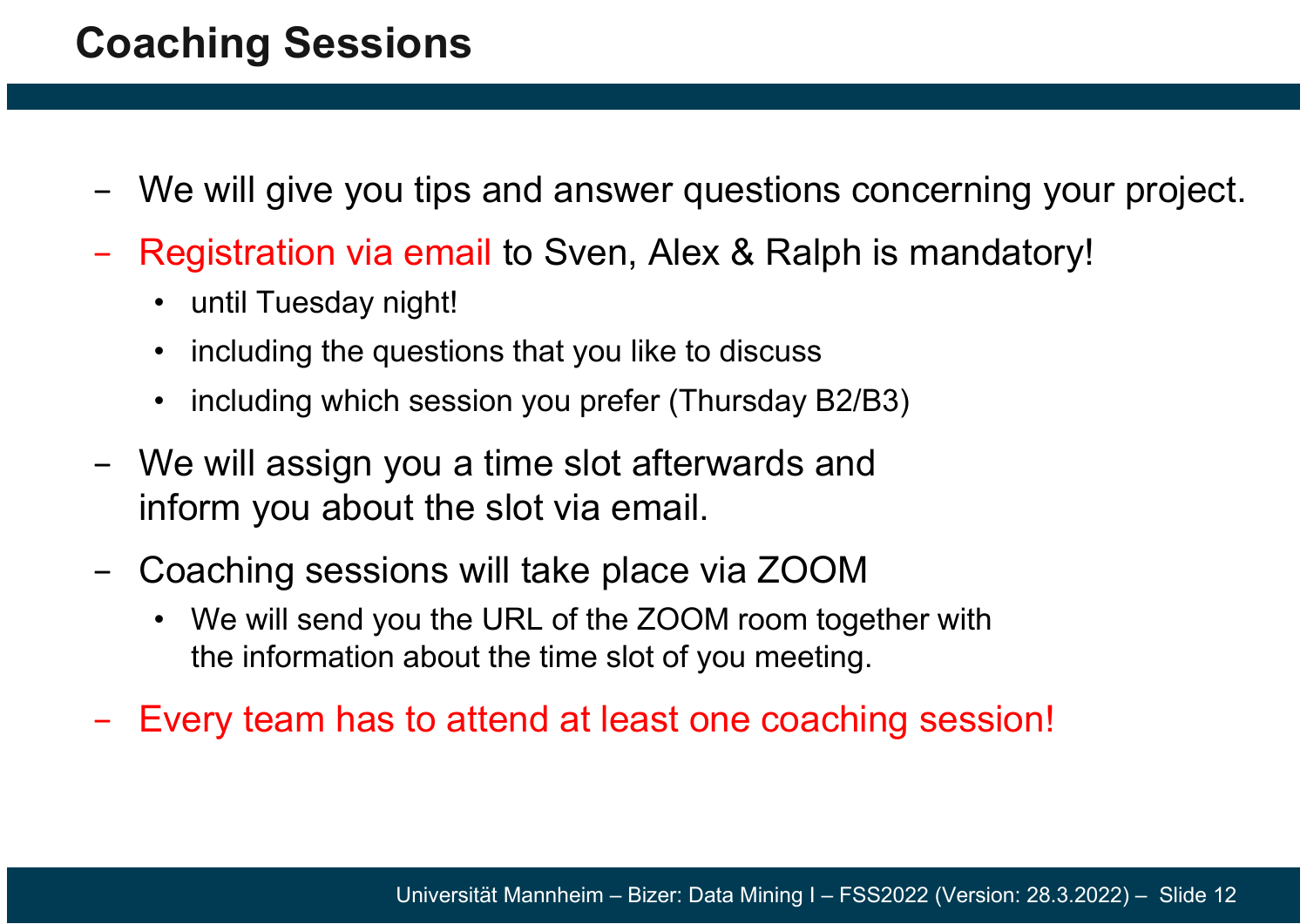#### **Some Project Management Hints**

- − Organize your project in multiple iterations
	- •Every artefact will be improved over time!
- −Get simple process running early on to have a baseline
- −- Parallelize tasks while keeping centrally track of results
	- • e.g. one central document with results plus reference to exact version of the processes/notebooks/datasets that produced these results
	- •sub-groups should explore specific ideas for a specified amount of time
- Define concrete milestones: When should what be finished?
	- e.g. 10.5.22 Data exploration results collected in single document
	- e.g. 14.5.22 Subgroup on sentiment lexica adds results to central document

#### − Infrastructure

• use shared folder for result document, versions of data, processes, slideset (e.g. MS Teams, Google Drive, github)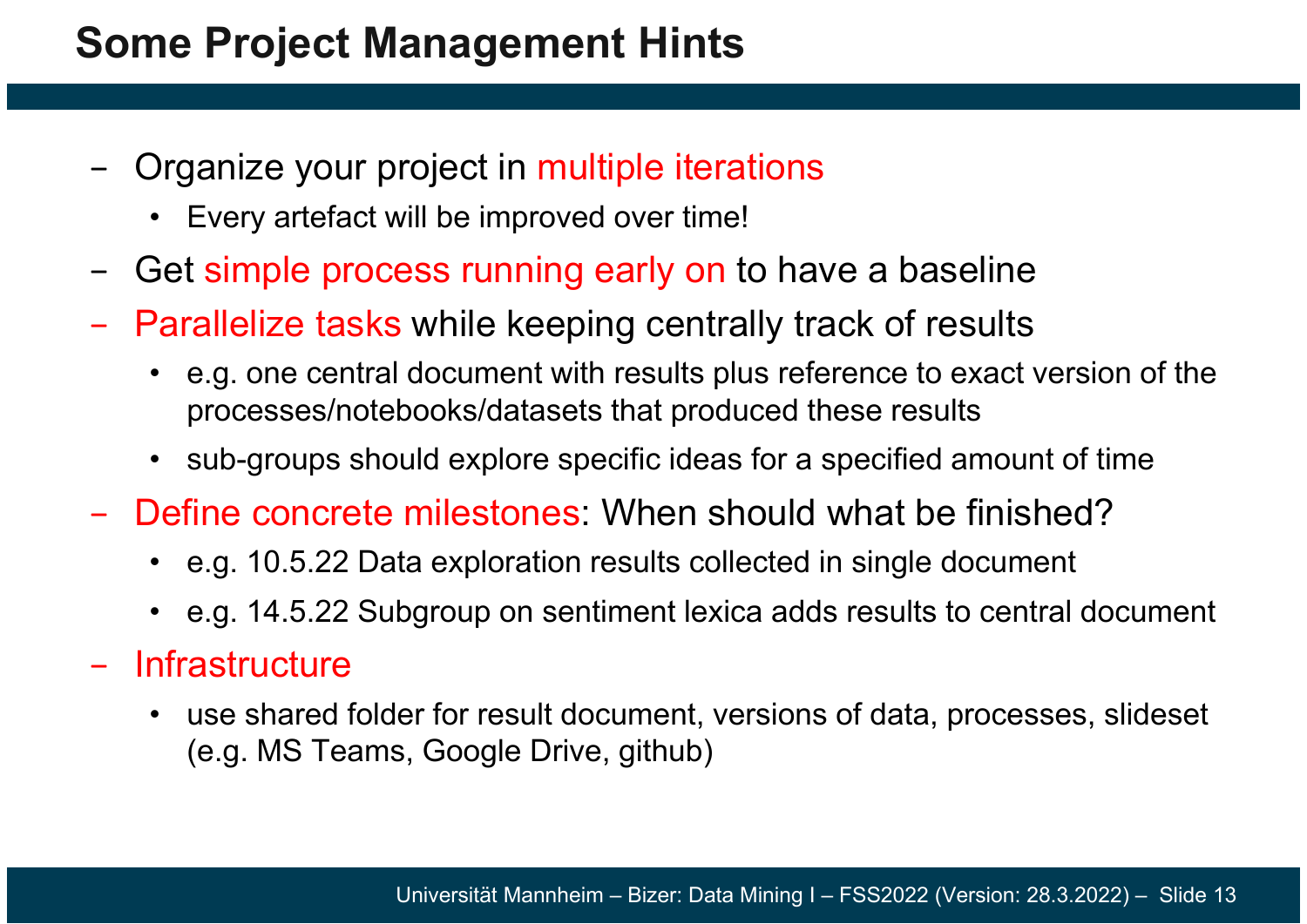- 1. Data Exploration and Visualization
- 2. Data Preprocessing: value normalization, deal with outliers, deal with missing values, feature generation, balance training data if necessary
- 3. Establish/update baseline (majority class, predict mean value )
- 4. Try different learning methods using different feature creation methods and feature combinations
- 5. Perform error analysis in order to understand what is going on!
- 6. Later iteration:
	- 1. Run automatic hyperparameter optimization and attribute selection
	- 2. Employ more sophisticated evaluation setup: x-val + holdout vs. nested x-val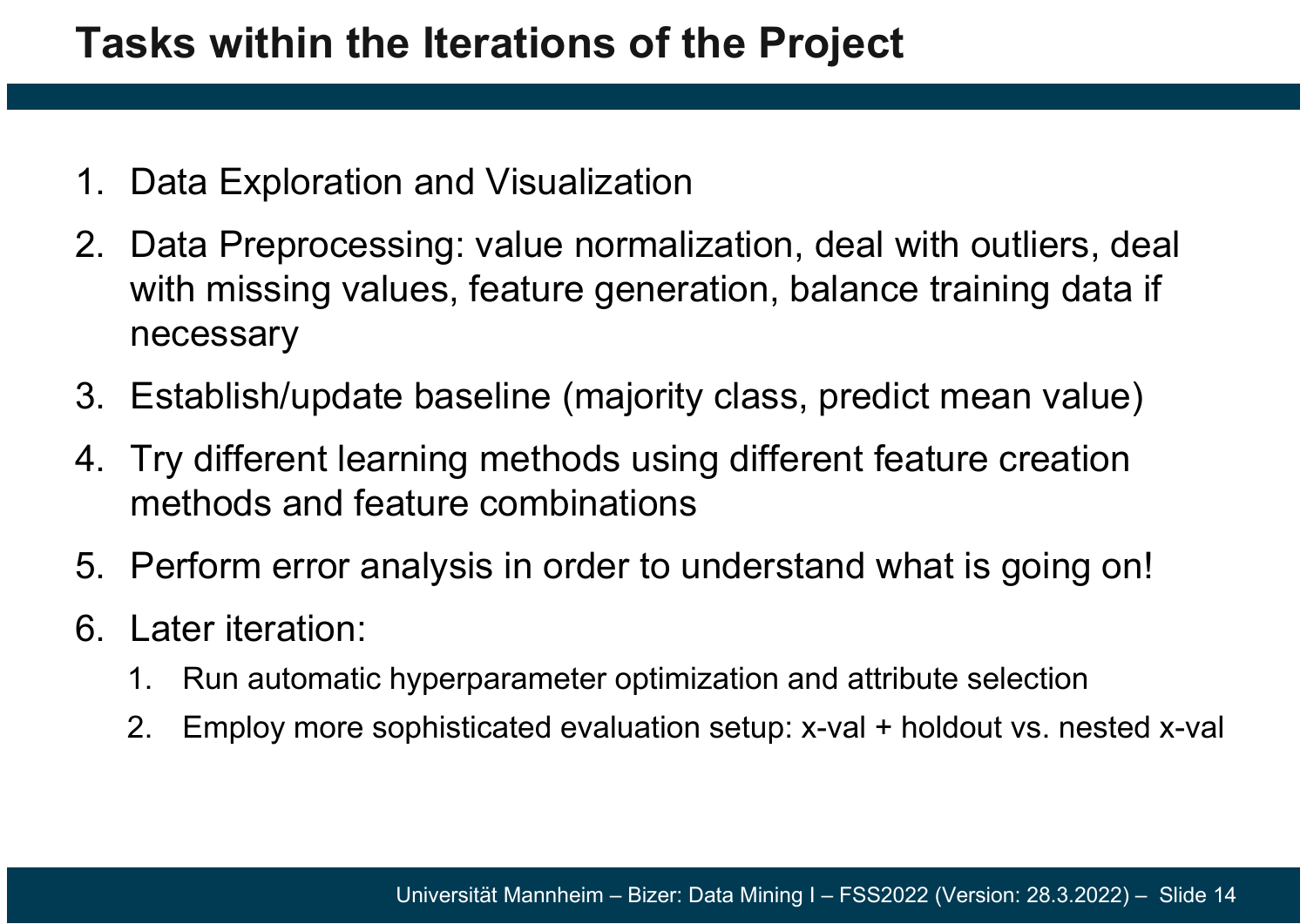### **Project Report**

- 10 pages (exactly!) plus references page, no appendix → document length: 11 pages
- Each extra page and each day of late submission downgrades your mark by 0.3!
- due Sunday, May 29th 2022, 23:59
- send by email to Chris, Sven, Alex & Ralph
- Outline for project report:
	- 1. Application area and goals (0.5 pages)
	- 2. Profile (structure and size) of your data set (minimum 1 page)
	- 3. Preprocessing and Mining
		- •describe different approaches and parameter settings (**parameter optimization**) that you tried
		- •including description of **evaluation setup** (split, x-val, nested-x-val?) and evaluation results
		- • including an **analysis of the errors** still made by the best method, a discussion of the results, and a comparison to state-of-the-art results (together: minimum 2 pages)
- Requirements
	- 1. You **must use** the latex template of the Springer Computer Science Proceedings
	- 2. Please cite sources properly and use your references page
	- 3. Also submit your **Python code** and (a subset) of **your data**
	- 4. Include your names and your team number on the first page!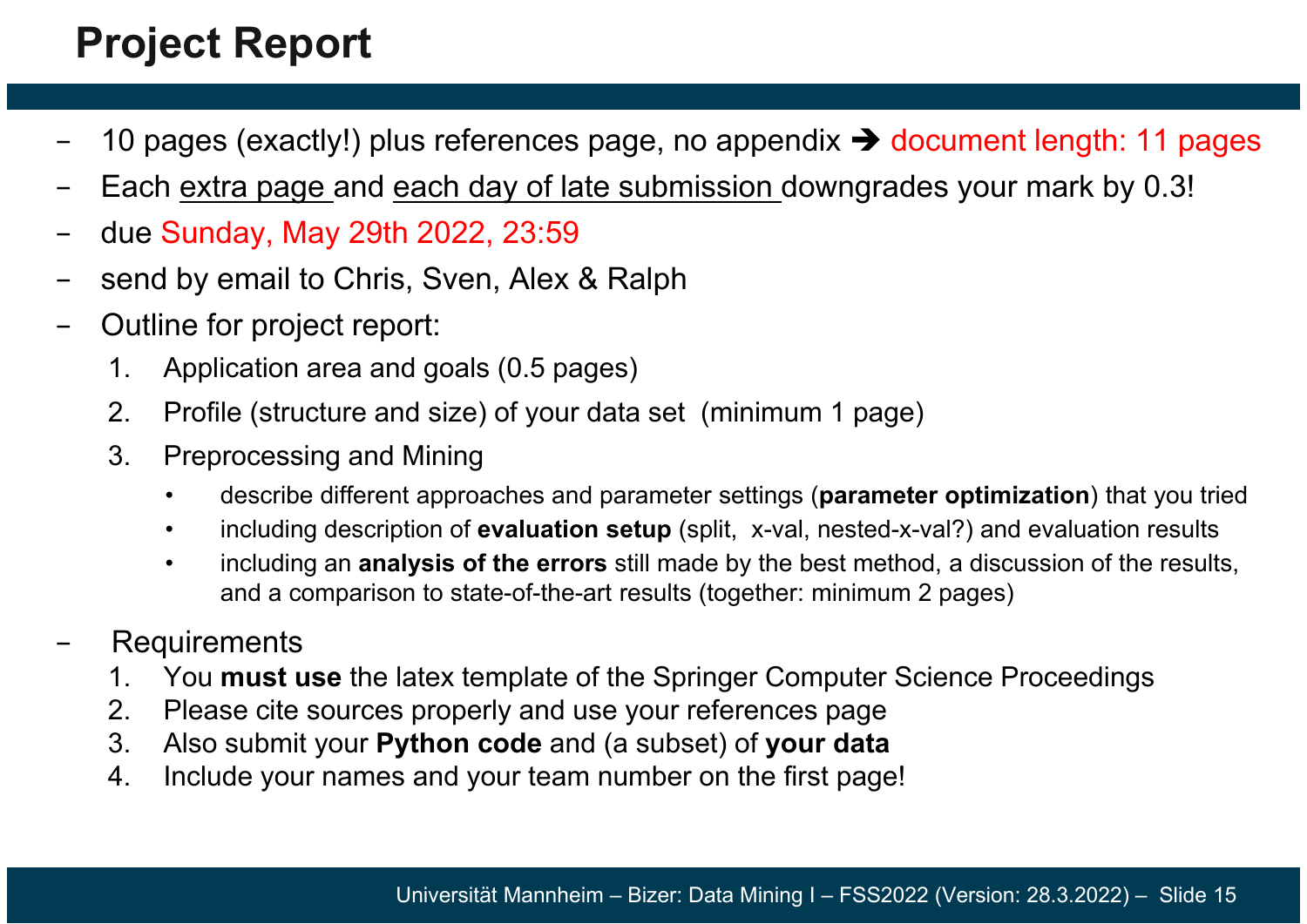#### **Template: Springer Computer Science Proceedings**



http://www.springer.com/de/it-informatik/lncs/conference-proceedings-guidelines

Universität Mannheim – Bizer: Data Mining I – FSS2022 (Version: 28.3.2022) – Slide 16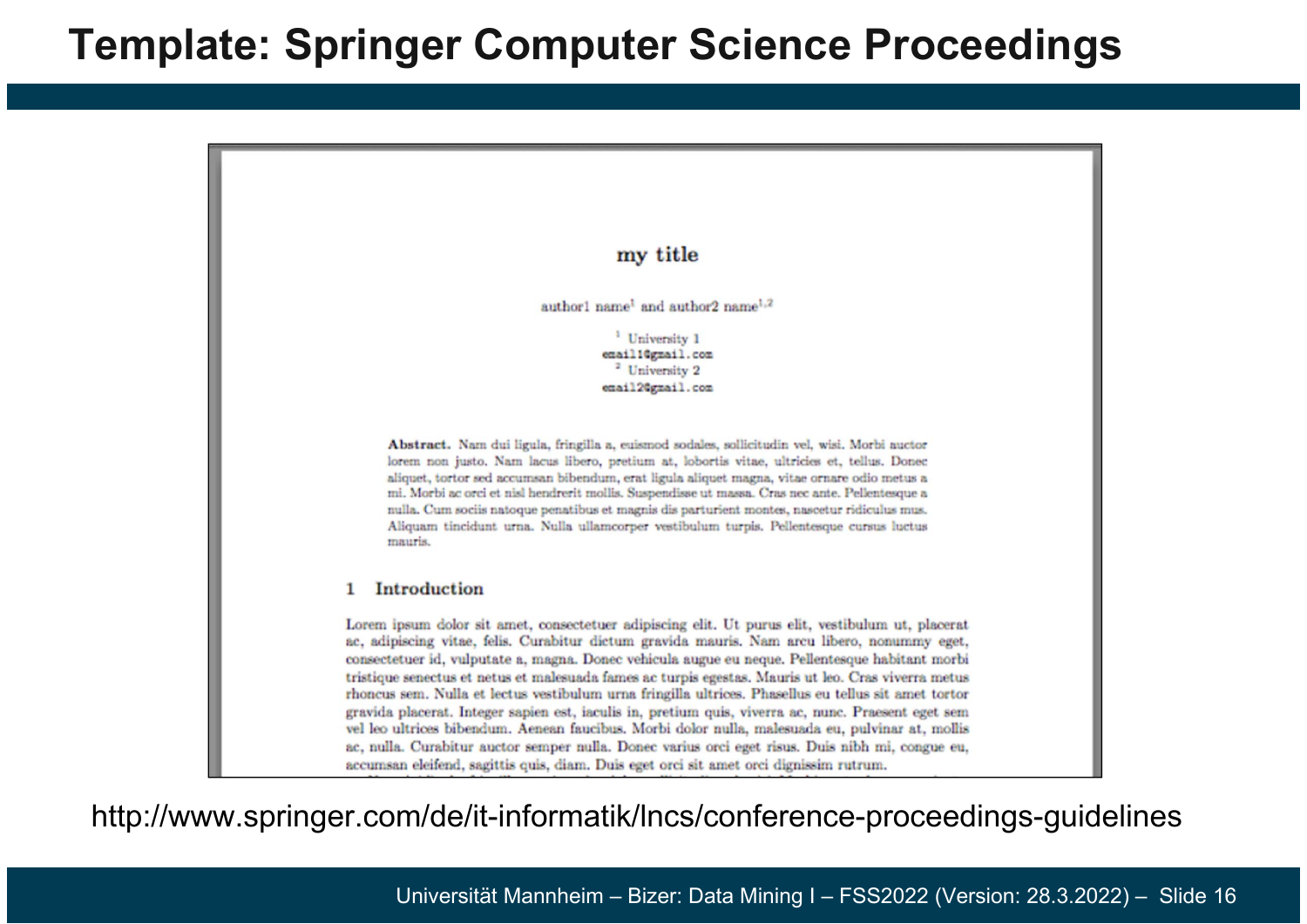### **Checklist for Project Reports**

- − Business Understanding
	- •What is the actual problem (in the domain)?
	- $\bullet$  What is the target variable?
		- Classification/Regression/Cluster Analysis?
- −Data Understanding

•

- •What is the distribution of labels / target variable?
- $\bullet$ Are all attributes and their types listed and important attributes explained?
- $\bullet$ What is the quality of the data? Wrong values? Outdated?
- $\bullet$ What does correlation analysis reveal about attribute importance?
- − Preprocessing
	- •Are missing values replaced (in case needed)?
	- •Checked for outliers (and handled them)?
	- •Validity tests of attributes (Height above sea level < 9000)?
	- $\bullet$ Check for inconsistencies (age=42, birthday=03/07/1997)
	- $\bullet$ Check for duplicates
	- $\bullet$ Performed data normalization (e.g. US vs United States)
	- $\bullet$ Additional features generated?
	- $\bullet$ Has binning been tried out?
	- $\bullet$ feature subset selection necessary?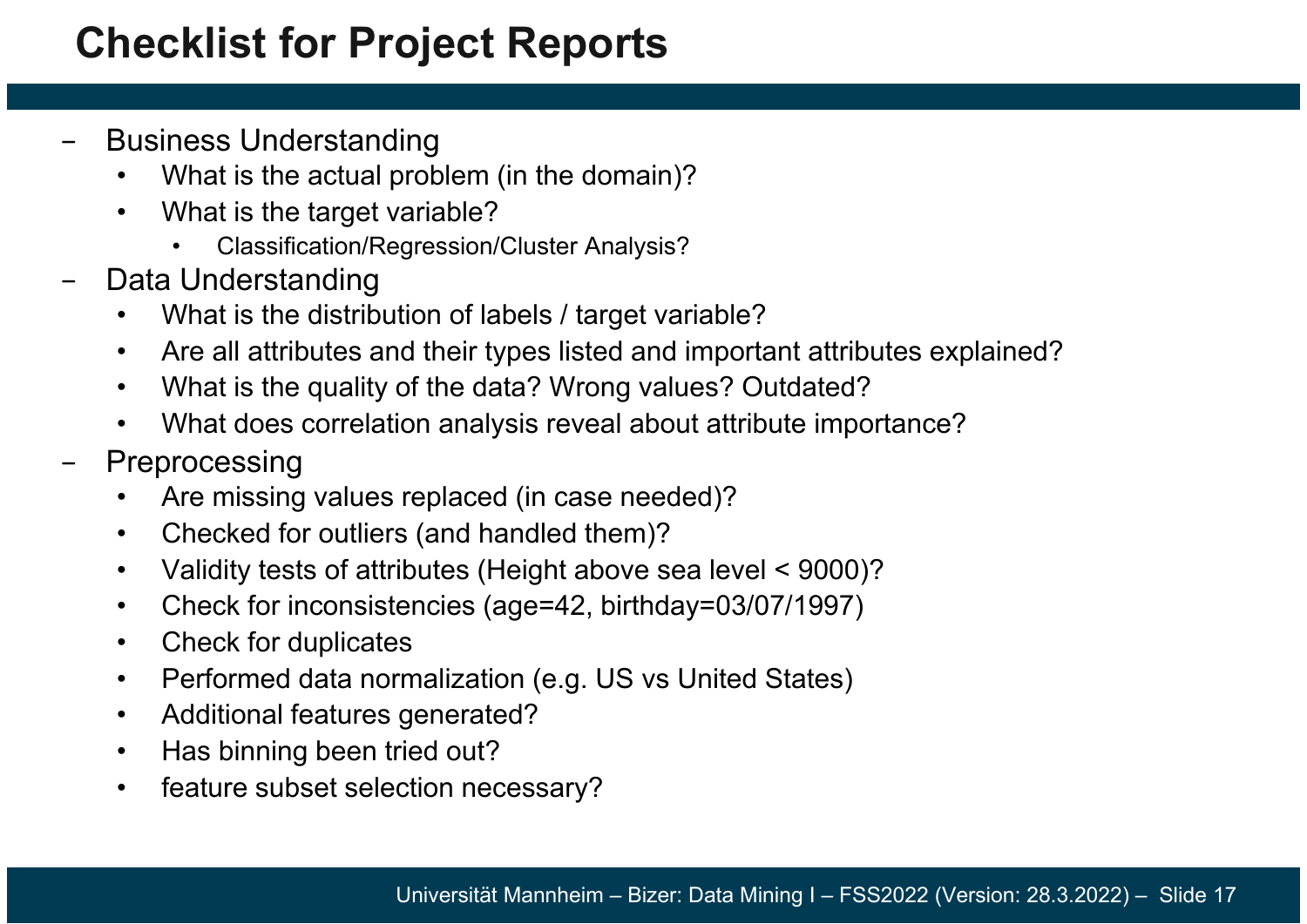#### **Checklist for Project Reports**

- − External Knowledge
	- •Are additional datasets used?
- − ML approaches
	- •Which ML approaches were tried out?
	- $\bullet$ How did you optimize hyperparameters (which attributes/ in which range / nested-x-val) ?
	- $\bullet$ Do you have at least one baseline (majority class / mean value / domain specific …)?
- − Evaluation
	- •Do you use fix train/test split, x-validation, or nested x-validation?
	- •Is eval stratified?
	- $\bullet$ Cost matrix or not?
	- $\bullet$ Analyse a symbolic model (how does the decision tree / rules /… look like?)
	- $\bullet$ What features do have a high impact on the result?
	- $\bullet$ What types of errors are done by the best model? (error analysis)
- − Result
	- •Is the result is critically evaluated?
	- $\bullet$ Is the best result compared to the baseline? Compared to the state-of-the-art?
	- •What does the result mean given the problem? Could you use the model in practice?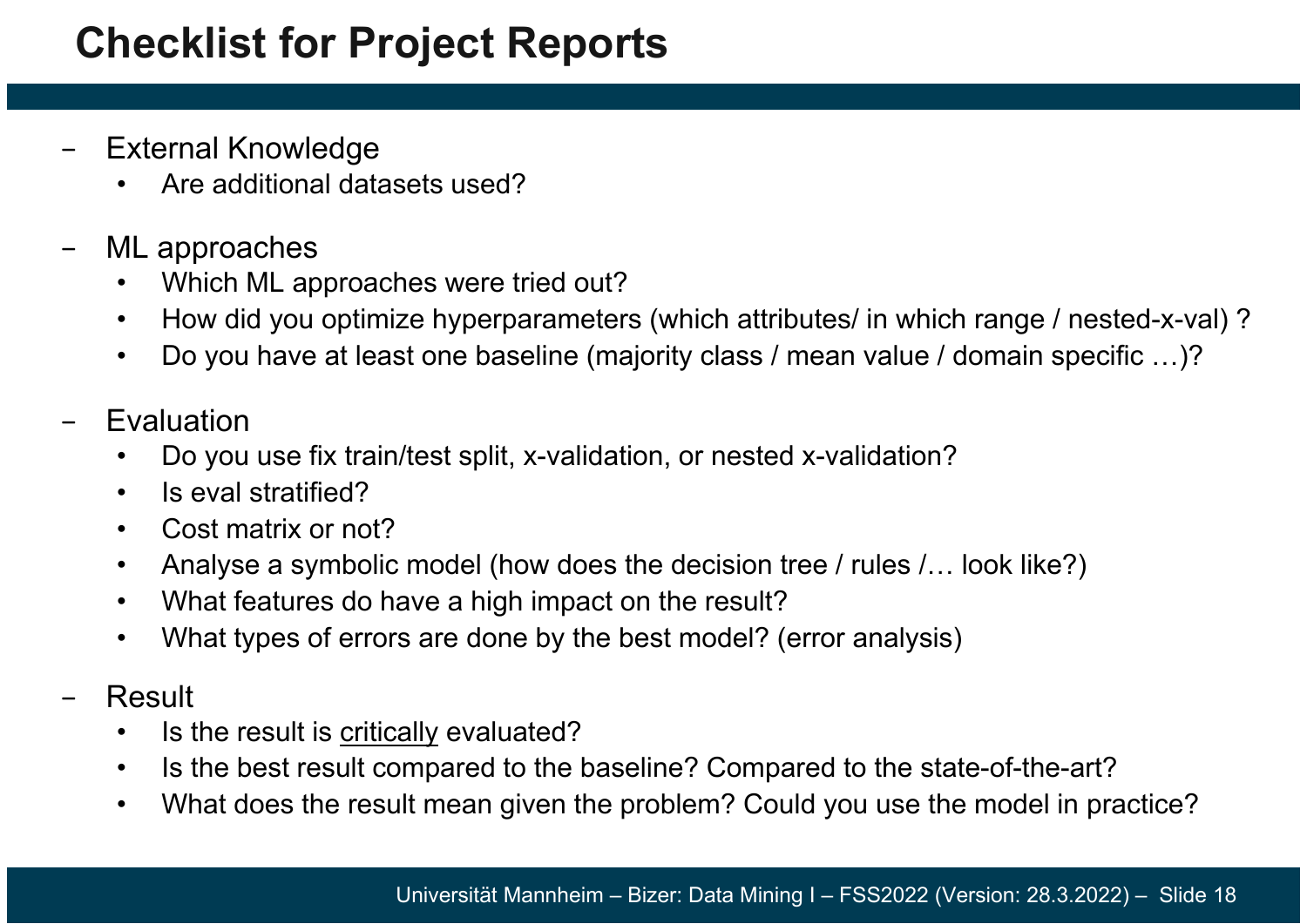#### **Pitfalls to Avoid**

- 1. Normalize numeric data before calculating any similarity metrics
- 2. If your data is unbalanced
	- •balance your training data
	- do NOT balance your test data
	- •report P/R/F1, not accuracy
- 3. Implement the recommendations concerning model evaluation, hyperparameter selection and feature selection given on the summary slides

```
# import min-max scaler
from sklearn import preprocessing.MinMaxScaler()
# create scaler
scalar = MinMaxScalar()# normalize the relevant attributes
```

```
dataset[['Att1', 'Att2']] = scaler.fit_transform(datas
```
from imblearn.over sampling import RandomOverSampler

```
# Up-sample positive class
sampler = RandomOverSampler()balanced_training_data, balanced_target = sampler.fit_re
```

```
from sklearn.model selection import GridSearchCV
from sklearn. model selection import cross val score
from sklearn.svm import SVC
# Specify hyperparameter combinations for search
parameter grid = {"C": [1, 10, 100, 1000], "gamma": [.001, .01, .1, 1]}
# Create SVM
estimator\_swm = SVC(kerne1='rbf')# Create the grid search for model selection
estimator_gs = GridSearchCV(estimator_svm, parameter_grid, scoring='acc
# Run nested cross-validation for model evaluation
accuracy_cv = cross_val_score(estimator_gs, dataset, labels, cv=5, scor;
```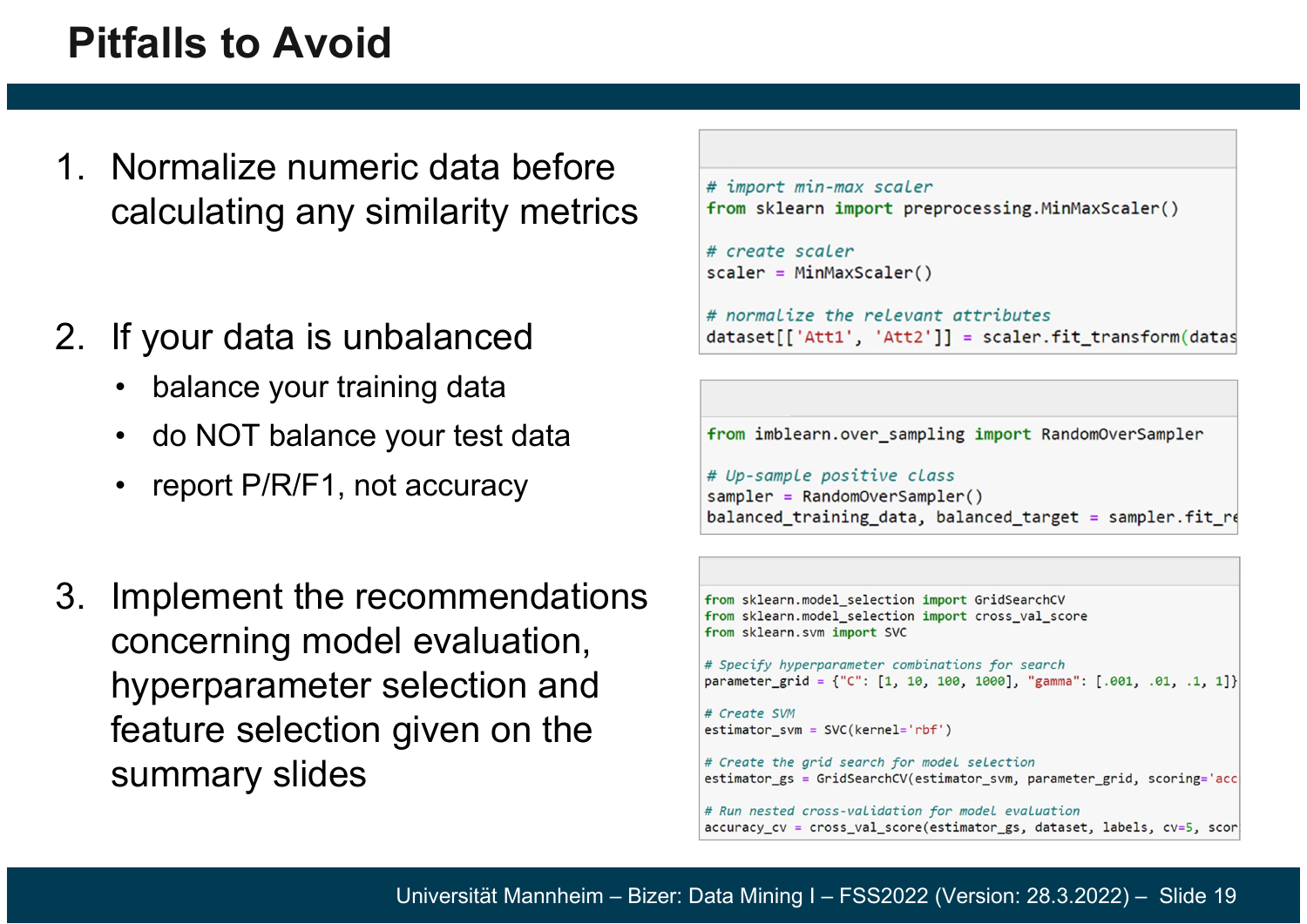#### **Questions?**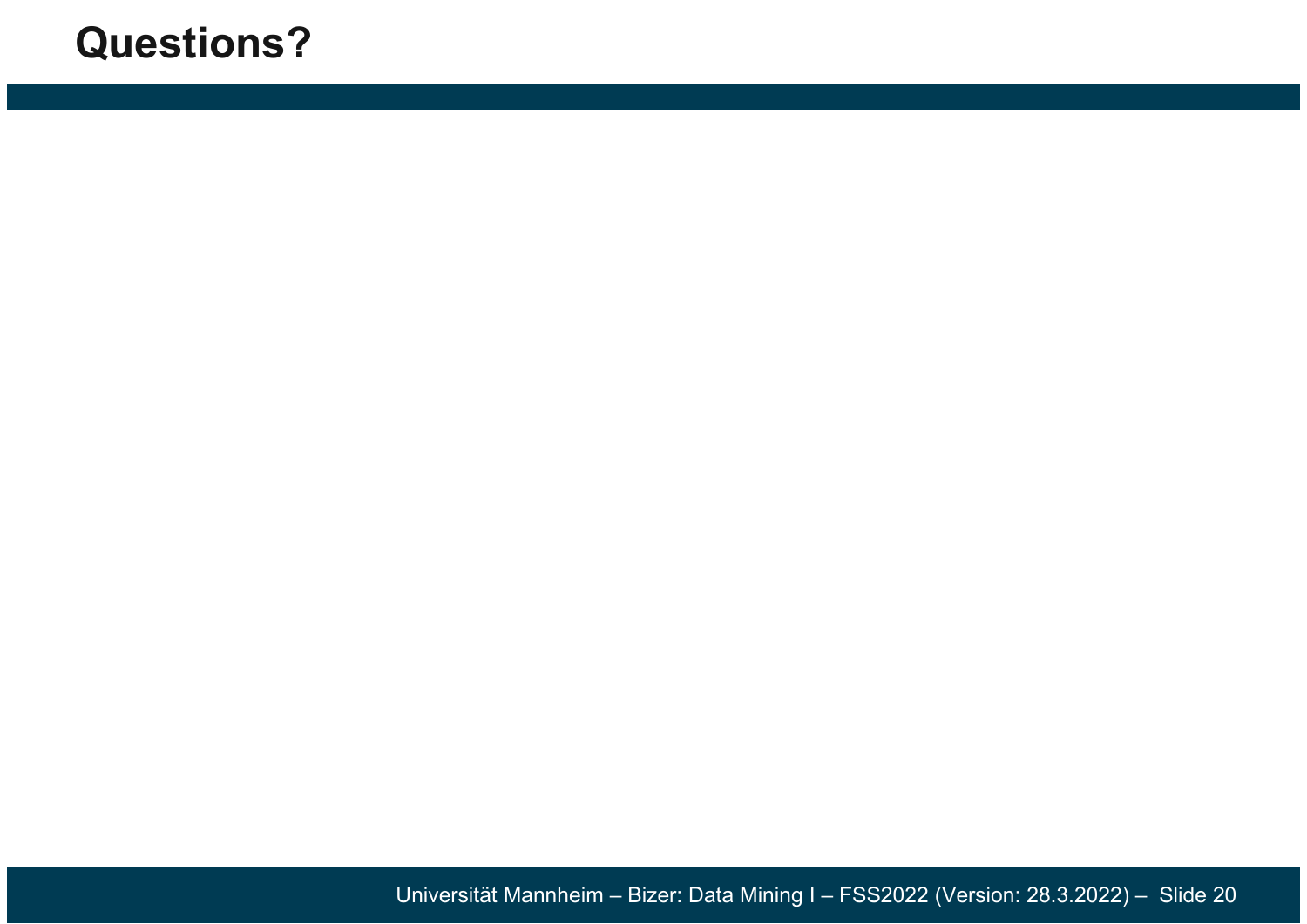#### **3. Final Exam**

- − Date: June 7<sup>th</sup>
- Duration: 60 minutes
- Location: offline
- Structure: 6 open questions that
	- check whether you have understood the content of the lecture
		- we try to cover all major chapters of the lecture: clustering, classification, regression, association analysis, and text mining
	- • require you to describe the ideas behind algorithms or apply the methods
		- What is the advantage or problem of X?
		- •How do methods react to special pattern in the data?
		- $\bullet$ Given the following data. What happens?
	- • might require you to do some simple calculations
		- you need to be able to use the most relevant formulas
		- you do not need to use a calculator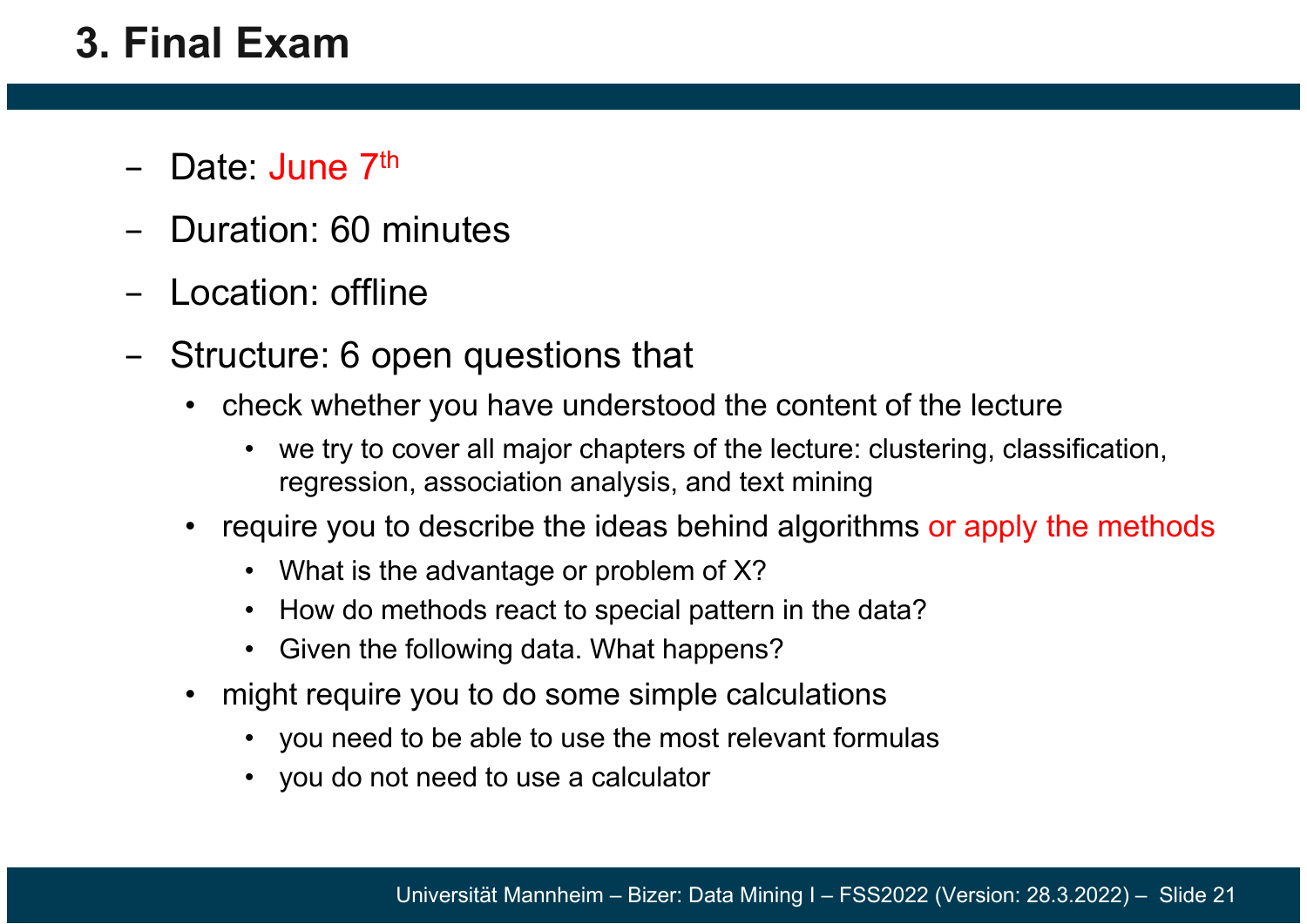#### **Questions?**